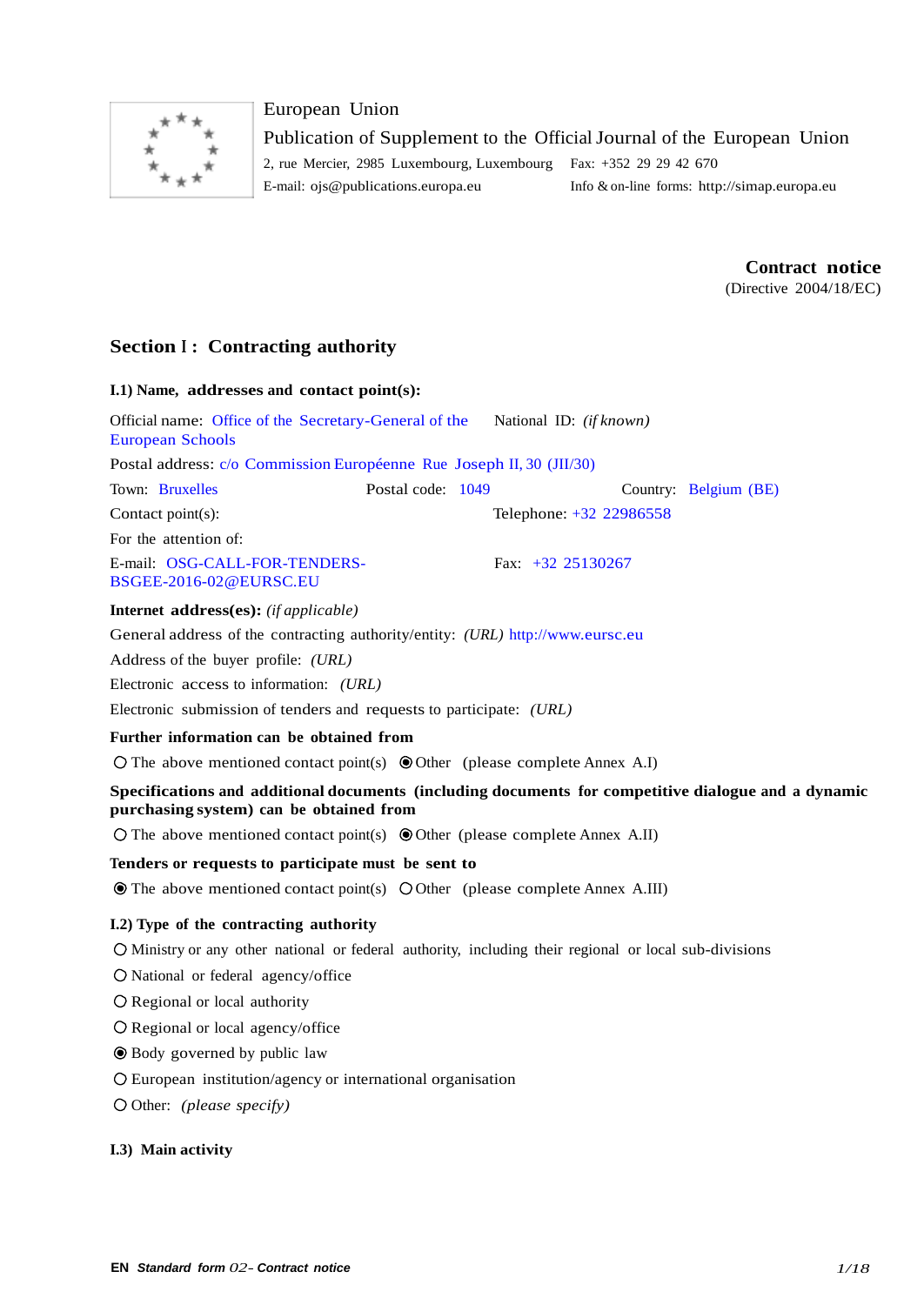General public services □ Defence □ Public order and safety □ Environment Economic and financial affairs  $\Box$  Health Housing and community amenities  $\Box$  Social protection □ Recreation, culture and religion ⊠ Education Other: *(please specify)*

## **I.4) Contract award on behalf of other contracting authorities**

The contracting authority is purchasing on behalf of other contracting authorities:  $\bigcirc$  yes  $\bigcirc$  no

*information on those contracting authorities can be provided in Annex A*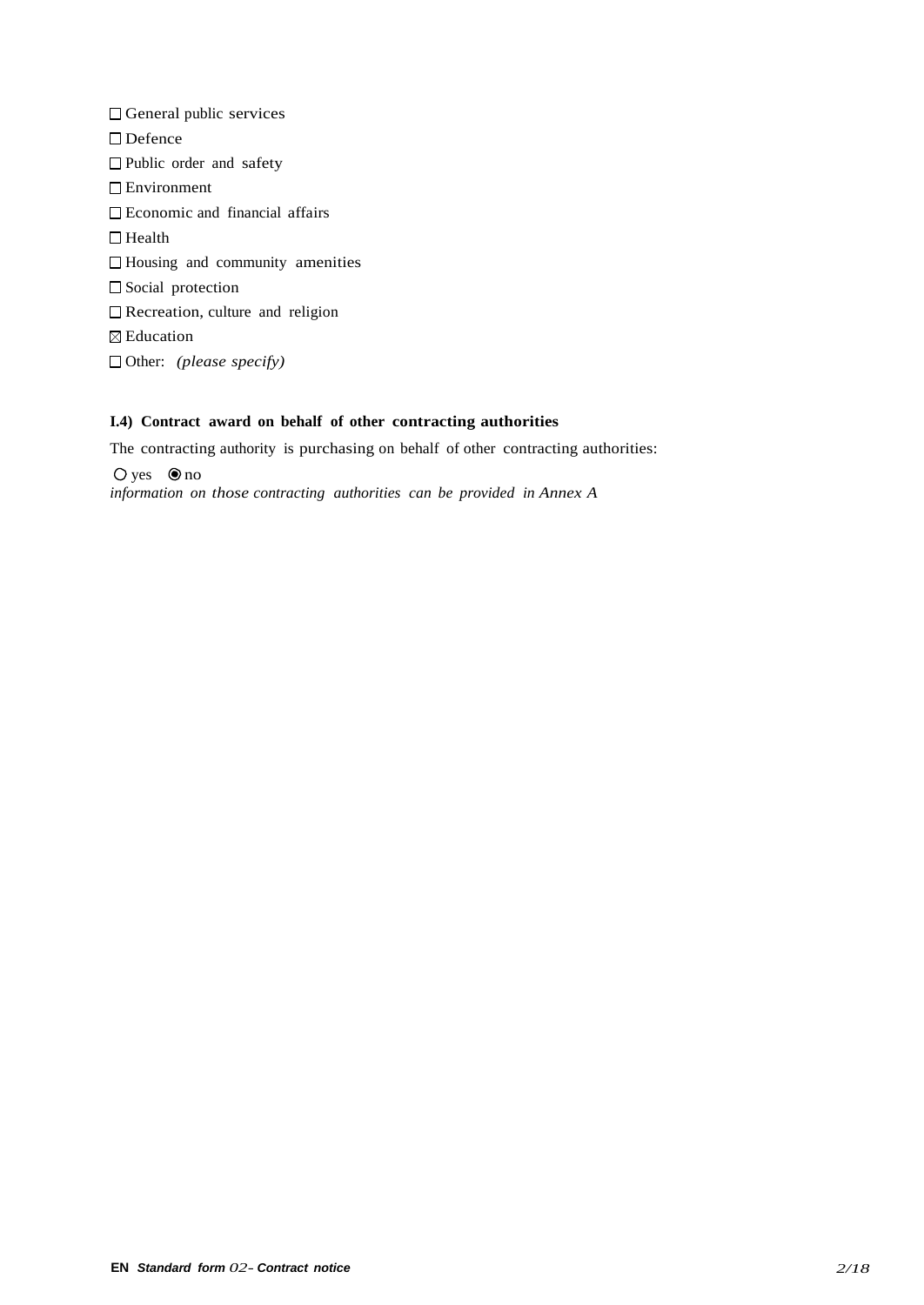## **Section II : Object of the contract**

#### **II.1) Description :**

## **II.1.1) Title attributed to the contract by the contracting authority :**

BSGEE/2016/02

#### **II.1.2) Type of contract and location of works, place of delivery or of performance :**

*choose one category only – works, supplies or services – which corresponds most to the specific object of your contract or purchase(s)*

| O Works                                                              | $\bigcirc$ Supplies      | <b>☉</b> Services               |
|----------------------------------------------------------------------|--------------------------|---------------------------------|
| $\Box$ Execution                                                     | O Purchase               | Service category No: 24         |
| $\Box$ Design and execution<br>$\Box$ Realisation, by whatever means | O Lease<br>O Rental      | Please see Annex C1 for service |
| of work, corresponding to the                                        | O Hire purchase          | categories                      |
| requirements specified by the<br>contracting authorities             | O A combination of these |                                 |

Main site or location of works, place of delivery or of performance :

Office of the Secretary-General of the European Schools, c/o European Commission Rue Joseph II 30, J II 30–02/005, B-1049 Brussels.

NUTS code:

#### **II.1.3) Information about a public contract, a framework agreement or a dynamic purchasing system (DPS):**

 $\boxtimes$  The notice involves a public contract

 $\Box$  The notice involves the establishment of a framework agreement

 $\Box$  The notice involves the setting up of a dynamic purchasing system (DPS)

#### **II.1.4) Information on framework agreement :** *(if applicable)*

Framework agreement with several operators Framework agreement with a single operator Number :

*or*

*(if applicable)* maximum number : of participants to the framework agreement envisaged

# **Duration of the framework agreement**<br>Duration in years : or in months :

Duration in years :

Justification for a framework agreement, the duration of which exceeds four years :

#### **Estimated total value of purchases for the entire duration of the framework agreement** *(if applicable, give figures only)*

Estimated value excluding VAT : Currency : or Range: between : : : : : : : Currency :

Frequency and value of the contracts to be awarded : *(if known)*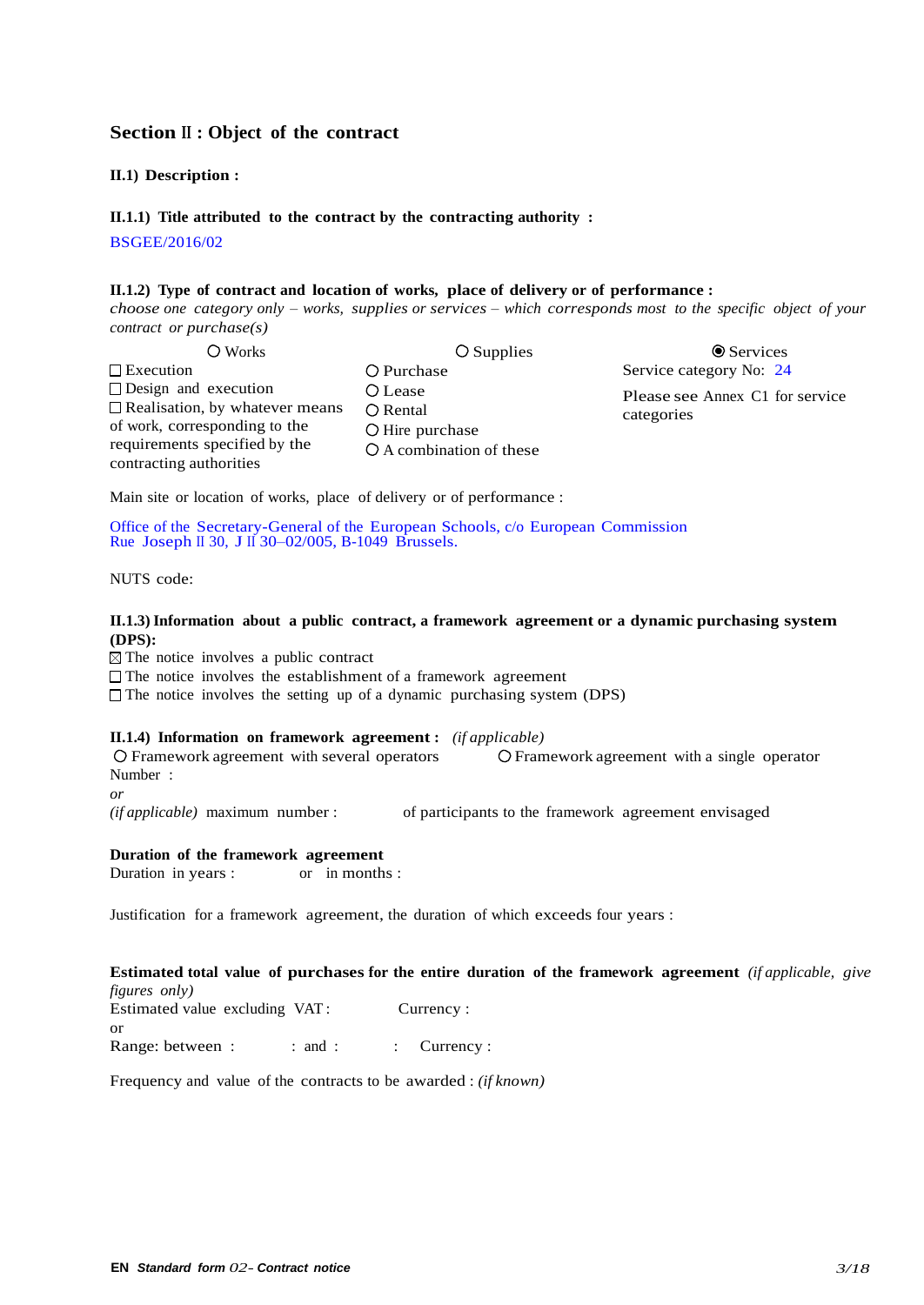#### **II.1.5) Short description of the contract or purchase(s) :**

Production of the Syllabi for Science and Mathematics subjects in the European Schools of Secondary Years 1 to 7

The contract will endeavour to produce the Science and Mathematicssubjects syllabi for the secondary cycle in the three languages German, English and French:

- Integrated Sciences in years S1-3
- Biology in years S4-5
- Physics in years S4-5 • Chemistry in years S4-5
- Biology 2 periods and 4 periods in years S6-7
- Physics in years S6-7
- Chemistry in years S6-7
- Mathematics in years S1-3
- Mathematics 4 periods and 6 periods in years S4-5; in alternative Mathematics 5 periods in years S4-5
- Mathematics 3 periods and 5 periods in years S6-7
- Advanced Mathematics 3 periods in years S6-7
- «period» is the duration of a lesson in the European School System, which corresponds to 45 minutes

#### **II.1.6) Common procurement vocabulary (CPV) :**

|             | Main vocabulary | <b>Supplementary vocabulary</b> ( <i>if applicable</i> ) |
|-------------|-----------------|----------------------------------------------------------|
| Main object | 92312210        |                                                          |

#### **II.1.7) Information about Government Procurement Agreement (GPA) :**

The contract is covered by the Government Procurement Agreement (GPA) :  $\bullet$  yes  $\circ$  no

**II.1.8) Lots:** *(for information about lots, use Annex B as many times as there are lots)*

This contract is divided into lots:  $\bigcirc$  yes  $\bigcirc$  no *(if yes)* Tenders may be submitted for  $O$  one lot only

O one or more lots

all lots

#### **II.1.9) Information about variants:**

Variants will be accepted :  $\bigcirc$  yes  $\bigcirc$  no

#### **II.2) Quantity or scope of the contract :**

**II.2.1) Total quantity or scope :** *(including all lots, renewals and options, if applicable)*

The production of the Science and Mathematicssubjects syllabi for the secondary cycle in the three languages German, English and French, as listed at II.1.5.

The production of Syllabi will need to start from a comparison of Syllabi for Science and Mathematics subjects on offer in comparable type of schools in the National Educational Systems in the correspondent levels. The study should cover at least the National Education Systems in a number of Member States corresponding at least to 70% of the overall population of the European Union. The aim of this study is to ensure access to further education systems in member states.

The Contractor should consider (but is by no means restricted to) the following criteria in producing Syllabi:

- impacts in relation to the access to national secondary and higher education

systems in Member States; the new syllabi must not limit access to further education in member states

Syllabi in the European School System need to respect an agreed and adopted structure (Document 2011-09- D-47-en-5 "Structure for all syllabuses in the system of the European schools").

Since a new marking scale will be gradually introduced starting from the school year 2017-18 in years S1-5, Syllabi will have to be completed with:

- competencies that pupils should have acquired at the end of each sub-cycle,

- their reference to the Eight Key Competencies for Life-long Learning (Recommendation 2006/962/EC of the European Parliament and of the Council of 18 December 2006 on key competences for lifelong learning [Official Journal L 394 of 30.12.2006]) ,

- the assessment criteria should be applied to determine the levels of attainment of these competencies, in order to mark pupils' performances

Content, competencies and attainment levels of the different Syllabi should be fixed taking in due account the following recommendations:

- "In Science Education there has been a growing acknowledgement in recent times that there is too much content in school curricula, and this also applies to the European schools current Mathematics and Science syllabuses. Too much time is spent covering a myriad of specific, often isolated, pieces of content with the result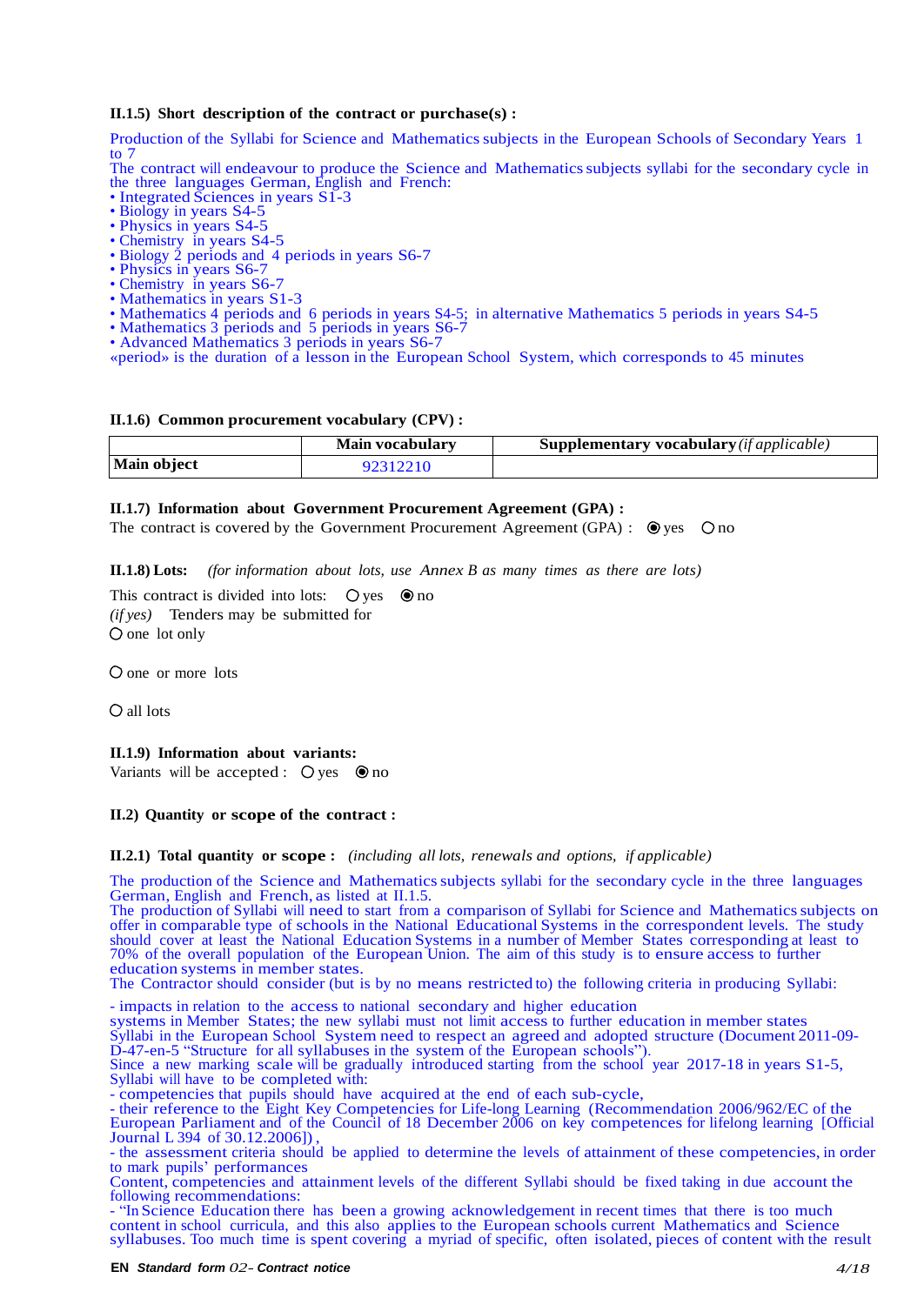that the 'big picture' is lost. In contradistinction to this, the 'big ideas' of Science Education have been identified. Concentrating on these big ideas not only facilitates the development of secure knowledge and understanding but also enhances student motivation. The best known of the attempts in Science Education to map what these big ideas might consist of is provided by Harlen et al. (2010) who came up with ten ideas of science and four about science

- "Watson et al. (2013) produced a list that is comparable with Harlen et al.'s list for Science. Their seven key Mathematical domains are:

a. • Relations between quantities and algebraic expressions;

b. • Ratio and proportional reasoning;

c. • Connecting measurement and decimals;

d. • Spatial and geometrical reasoning;

e. • Reasoning about data;

f. • Reasoning about uncertainty;

g. • Functional relations between variables."

- "It is clearly important to have a curriculum that facilitates (or at the very least enables) students to progress in their learning as best they can. In both Mathematics and Science there are a large number of studies that look at how students of different ages differ in their conceptual understanding.

- Use of laboratories for sciences: "the effectiveness of specific practical tasks, rather than the effectiveness of practical work in general, is what needs to be considered." "Thinking about practical work in terms of learning about objects and ideas". The aim of the teacher is to help students understand some of the ideas that science uses to describe or to explain what they observe, and only really make sense as activities if one looks at them from the perspective of a particular set of ideas. For such activities, thinking is as important as doing and such activities can be thought of as being both 'hands-on' and 'minds-on'"

The following other aspects should also be considered/included:

- continuity with the Syllabi in force in the correspondent subjects in the Early Education and Primary cycles.

- graduality and coherence not only in within a subject, but also across subjects, with particular

attention to the competencies in Mathematics in relation to the level of difficulty of questions

in sciences

- Due attention should be given to the use of ICT for learning.

- Due attention should be given to the idea of sustainability.

- An integrated approach should be stimulated, i.e. through cross-curricular projects including the three sciences and Mathematics.

- The definition of syllabi should not put any threat in relation to the access to national secondary and higher education systems in Member States and minimize any impact on student mobility to and from the European Schools and the national education systems.

Syllabi will be completed by a "Data booklet", common to all Sciences and Mathematics, that pupils may be allowed to use also during examinations.

The Contractor will finally make recommendations on the implementation plan of the new Syllabi of the Science and Mathematics subjects of the secondary school curriculum in agreement with the procedures foreseen in the European Schools System.

*(if applicable, give figures only)*

Estimated value excluding VAT : 300000.00 Currency : EUR or Range: between : : : : : : : Currency :

**II.2.2) Information about options :** *(if applicable)*

Options :  $\bigcirc$  yes  $\bigcirc$  no (if yes) Description of these options :

(if known) Provisional timetable for recourse to these options : in months : or in days : (from the award of the contract)

#### **II.2.3) Information about renewals :** *(if applicable)*

This contract is subject to renewal:  $\bigcirc$  yes  $\bigcirc$  no Number of possible renewals: *(if known)* or Range: between : and: *(if known)* In the case of renewable supplies or service contracts, estimated timeframe for subsequent contracts: in months: or in days: (from the award of the contract)

**II.3) Duration of the contract or time limit for completion:**

|             | Duration in months $: 12$ or in days: | (from the award of the contract) |
|-------------|---------------------------------------|----------------------------------|
| or          |                                       |                                  |
| Starting:   | (dd/mm/yyyy)                          |                                  |
| Completion: | (dd/mm/yyyy)                          |                                  |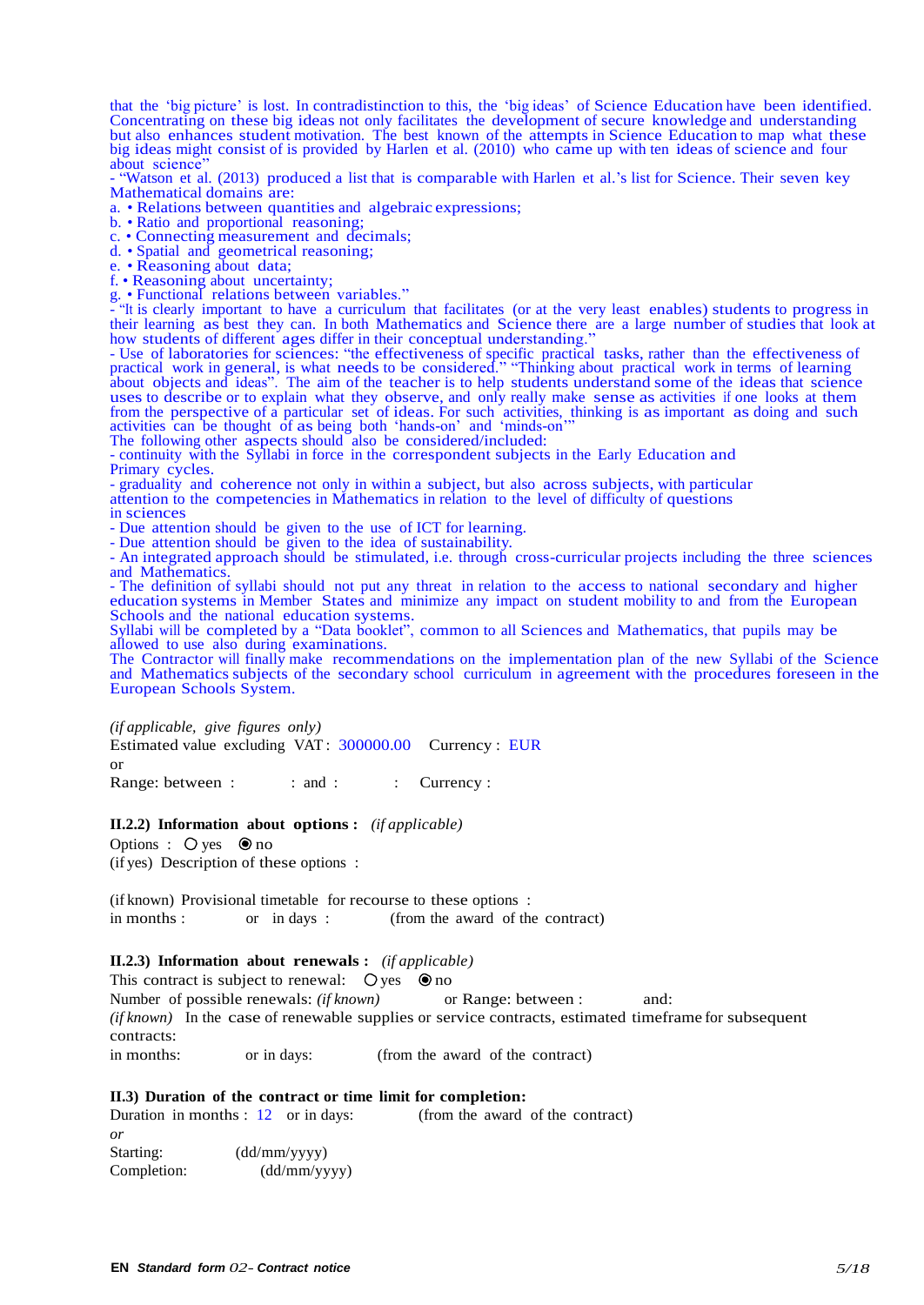## **Section III : Legal, economic, financial and technical information**

#### **III.1) Conditions relating to the contract:**

#### **III.1.1) Deposits and guarantees required:** *(if applicable)*

#### **III.1.2) Main financing conditions and payment arrangements and/or reference to the relevant provisions governing them:**

#### **III.1.3) Legal form to be taken by the group of economic operatorsto whom the contract is to be awarded:** *(if applicable)*

Joint tenders submitted by several economic operators (e.g. consortia) are allowed. If awarded, partners in a joint tender will be asked to assume joint and several liabilities for the performance of the contract as a whole. Economic operators may be required to give a formal status to their collaboration before the contract is signed. Contractors or suppliers must specify and quantify the role, qualifications and experience of each member of the consortium. One correspondent, who represents all the other tenderers, must be designated. In the case of a consortium, the criteria have to be met by the consortium as a whole. Nevertheless, the exclusion and selection criteria have to be met individually by each member of the consortium. The members of the consortium shall be jointly and severally liable vis-à-vis the Secretariat-General for the performance of this contract.

#### **III.1.4) Other particular conditions:** *(if applicable)*

The performance of the contract is subject to particular conditions :  $\bullet$  yes  $\circ$  no *(if yes) Description of particular conditions:*

Information and formalities necessary for evaluating if the requirements are met: Dispatch of applications: Requests to participate must be sent in a letter posted no later than the date in point IV.3.4 of this notice. E-mailed requests to participate must be confirmed by a letter posted before the same date. Requests to participate must be sent in a double envelope. Both envelopes must be sealed and the inner one must be marked with both the name of the department which it is addressed to (see above) and the following: 'BSGEE2016-02" — request to participate (name of candidate) — not to be opened by the internal mail service'. If self-adhesive envelopes are used, they must be sealed with adhesive tape and the sender must sign across the tape. You may send your request to participate by mail through the post or by courier service. In this case, your request to participate must be posted no later than midnight on the final date for the submission of requests to participate. You are strongly advised to use registered mail or an equivalent service guaranteeing the traceability of your dispatch. Proof of compliance with the deadline will be constituted by the date of dispatch, the postmark or the date of the deposit slip. In case a request to participate is sent by courier service the address on the outer envelope shall be as follows: Office of the Secretary-General of the European Schools, c/o European Commission Rue Joseph II 30, J II 30–02/084, Procurement and contracting branch call for tenders — reference: BSGEE2016-02

For the attention of : Mme Inès Garcia Alonso, or Mme Natacha Ghenne 1049 Brussels BELGIUM

The candidate or an agent may deliver the request to participate in person at the European Commission's premises.

In both cases, the request to participate must be deposited at the Office of the Secretary-General of the European Schools 's Central Mail Office no later than the final date for the submission of requests to participate only during the normal opening hours.

At the time of writing, the Office of the Secretary-General of the European Schools is located at the following address Rue Joseph II 30, J II 30–02/084,1140 Brussels, BELGIUM (tel. +32 22986558), and open on normal working days: from Monday to Friday from 8:30 to 17:00

However, we cannot guarantee that the information given above will continue to be accurate in the future and cannot therefore be held liable in the event of any change. You are fully responsible for ensuring that your offer is deposited in time.

Mme Inès Garcia Alonso taking delivery of the request to participate will issue a receipt stating the date and time of delivery. This receipt will serve as proof of compliance with the deadline.

For security reasons, delivery by hand on the premises of Secretary-General of the European Schools cannot be accepted as a valid deposit.

#### **III.2) Conditions for participation:**

#### **III.2.1) Personal situation of economic operators, including requirements relating to enrolment on**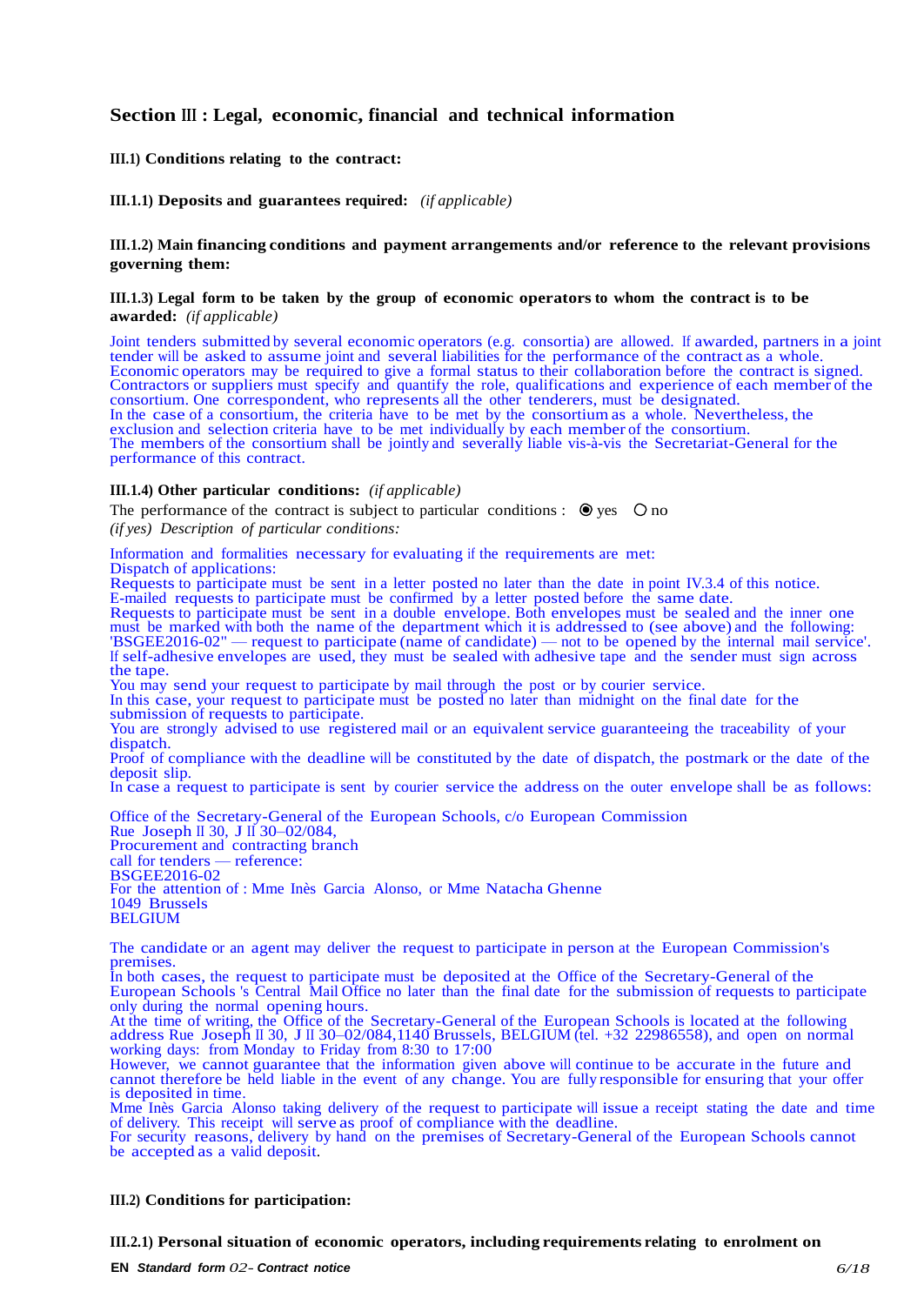#### **professional or trade registers:**

Information and formalities necessary for evaluating if the requirements are met:

Information and formalities necessary for evaluating if the requirements are met: Candidates will be excluded from the present procedure if

(a) they are bankrupt or being wound up, are having their affairs administered by the courts, have entered into an arrangement with creditors, have suspended business activities, are the subject of proceedings concerning those matters, or are in any analogous situation arising from a similar procedure provided for in national legislation or regulations;

(b) they have been convicted of an offence concerning their professional conduct by a judgment which has the force of res judicata;

(c) they have been guilty of grave professional misconduct proven by any means which the contracting authority can justify:

(d) they have not fulfilled obligations relating to the payment of social security contributions or the payment of taxes in accordance with the legal provisions of the country in which they are established or with those of the country of the contracting authority or those of the country where the contract is to be performed;

(e) they have been the subject of a judgment which has the force of res judicata for fraud, corruption,

involvement in a criminal organization or any other illegal activity detrimental to the Communities' financial interests;

(f) following a procurement procedure for another contract or a procedure for granting of a subsidy financed by the Community budget, they have been declared to be in serious breach of contract for failure to comply with their contractual obligations.

The attention of interested parties is, moreover, drawn to the fact that contracts may not be awarded to candidates or tenderers who, during the procurement procedure:

- are subject to a conflict of interest;

- are guilty of misrepresentation in supplying the information required by the contracting authority as a condition of participation in the contract procedure or fail to supply this information;

- are in one of the cases of exclusion from this procurement procedure referred to above.

The successful tenderer must, on pain of exclusion, furnish the following documentary evidence in support of the solemn declaration prior to signature of the contract, the following documents, supporting the declaration on their honor that they are not in one of the cases of exclusion from participation in the procurement procedure:

- a recent extract from the judicial record (in the case of a group, this document must be provided individually for each member) or, failing that, a recent equivalent document issued by a judicial or administrative authority in the country of residence of the tenderers (in the case of a group, this document must be provided individually for each member) showing that they are not in any of the situations mentioned in points (a), (b) and (e) which would disqualify them from participation in the procurement procedure;

- a recent certificate issued by the competent authority of the country of residence of the tenderers (in the case of a group, this document must be provided individually for each member) showing that they have fulfilled obligations relating to the payment of social security contributions or the payment of taxes in accordance with the legal provisions of the country in which they reside.

Where such a document or certificate is not issued in the country concerned, it may be replaced by a sworn or, failing that, a solemn statement made by the interested party before a judicial or administrative authority, a notary or a qualified professional body in his or her country of origin or provenance.

NB: groupings must furnish the solemn declaration along with the supporting documents and information, in the event they are awarded the contract, for each individual member.

#### **III.2.2) Economic and financial ability:**

Information and formalities necessary for evaluating if the requirements are met:

If the candidates envisage making use of the capacities of other entities, they will be required to furnish a written undertaking from the latter confirming that they will make available to the candidates the resources necessary for performance of the contract,

In order to prove that the tenderers have sufficient economic and financial capacity to perform the contract, they will be asked to present the following

documentation signed by the authorized representative of the tenderers:

a) evidence of relevant professional risk indemnity insurance covering third-party liability and covering the whole period of validity of the contract  $+ 6$  months;

b) financial statements for the last three years for which accounts have been closed; the tenderers will enclose balance sheets and results for those three years;

c) a statement of overall turnover and turnover concerning the services covered by the contract during the last three financial years available;

d) if the tenderers rely on the capacities of other entities

(e.g. parent company), a written undertaking on the part of those entities confirming that they will place the resources necessary for performance of the contract

at their disposal is necessary (also see Article 16 here above).

e) Financial and Economic Capacity Overview.

The tenderers may add any data that they would consider of vital relevance for their organisation and for the understanding of the related figures. Comments: Please, explain briefly important variations from one year to another if appropriate. In case of negative equity or repeated losses, please explain how the future of the organisation will be ensured. Please complete the following table.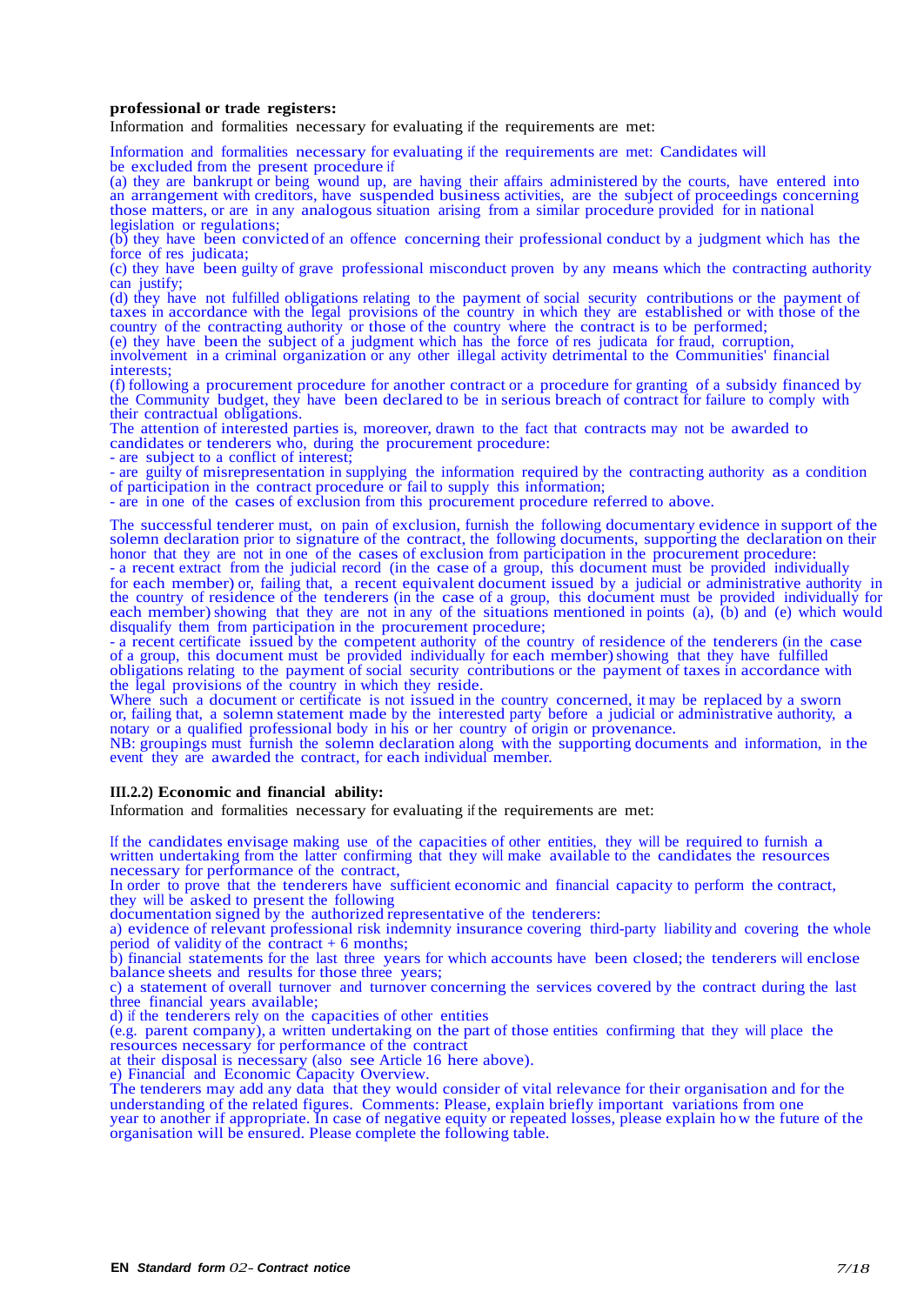| <b>Currency: EURO</b>                                         |                                            |       | Figures (000) |
|---------------------------------------------------------------|--------------------------------------------|-------|---------------|
|                                                               | $N^*$ (* most recent<br>figures available) | $N-1$ | $N-2$         |
| <b>Total Balance Sheet</b>                                    |                                            |       |               |
| <b>TRADE DEBTORS</b><br>Amounts due by commercial customers   |                                            |       |               |
| CAPITAL and RESERVES (Equity)<br>Amounts owned by the company |                                            |       |               |
| <b>TRADE CREDITORS</b><br>Amounts due to commercial suppliers |                                            |       |               |
| SHORT TERM DEBT                                               |                                            |       |               |
| <b>LONG TERM DEBT</b>                                         |                                            |       |               |
| <b>LIQUIDITY</b><br>Bank accounts, cash at hand               |                                            |       |               |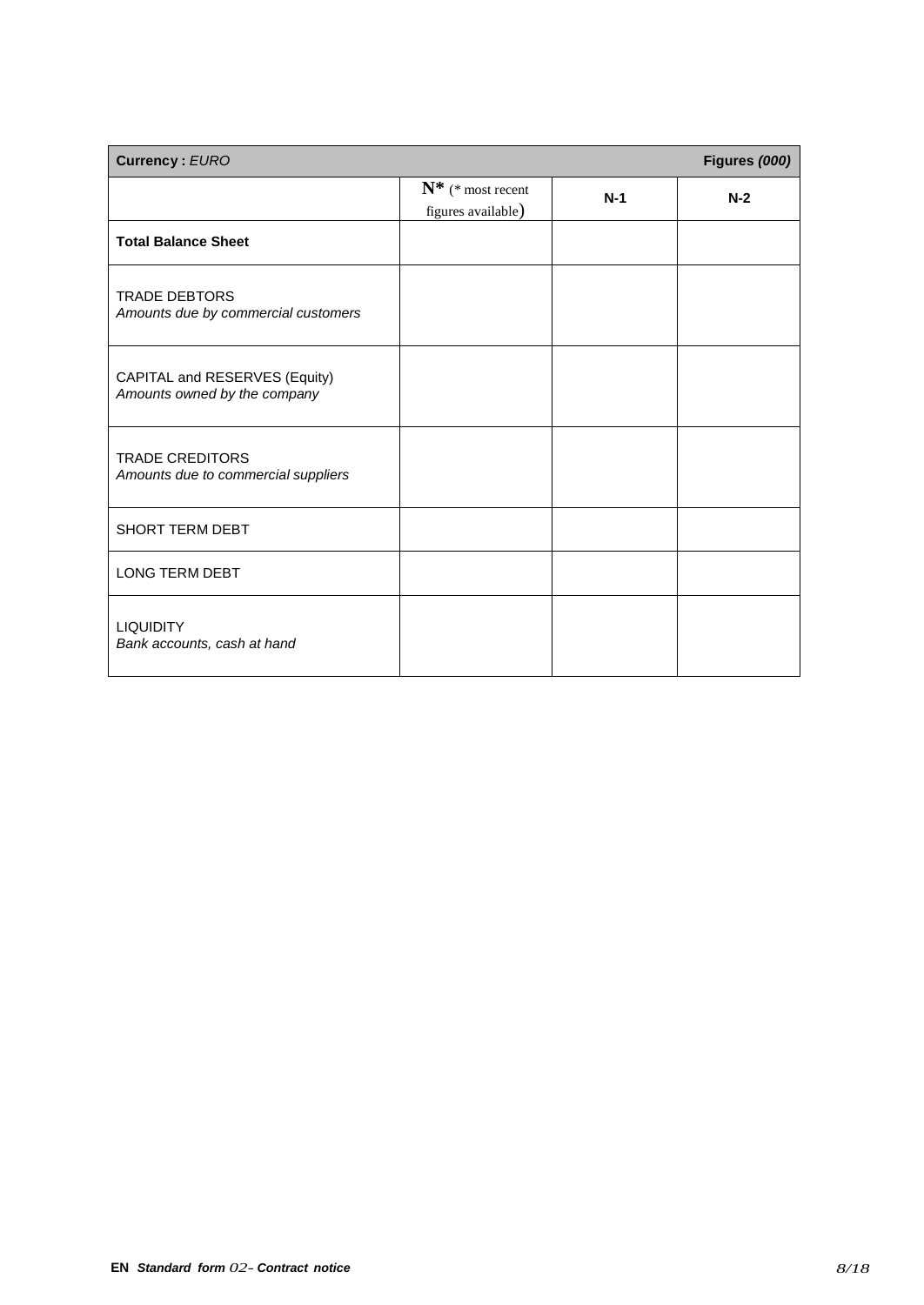#### **III.2.3) Technical capacity:**

Information and formalities necessary for evaluating if the requirements are met:

Candidates may rely on the capacities of other entities, regardless of the legal nature of the links which they have with them. They must in that case prove to the contracting authority that they will have at its disposal the resources necessary for performance of the contract, for example by producing an undertaking on the part of those entities to place those resources at their disposal.

Information and formalities necessary to assess whether these requirements are fulfilled:

Candidates will be expected to provide evidence that they have the capacities, experience and skills required for performance of the tasks mentioned in point II.1.5 by furnishing the following documents:

a) detailed references of similar services successfully provided by the candidate, giving the sums, dates, recipients, public or private, involved and status of the service providers (lead tenderer or subcontractor);

b) detailed references of contracts or projects carried out by the candidate on behalf of state or private educational establishments, international establishments or EU institutions, giving the sums, dates, and recipients.

The team should be composed of experts specializing in the evaluation, comparison and production of Syllabi of Science and Mathematics of secondary education systems leading to an academic upper secondary school leaving certificate.

Their composition, knowledge and experience should cover as wide a variety of intra-Community national academic systems as possible. Knowledge of the European Schools system may be an advantage. International experience in educational systems is essential.

c) statement as to whether or not the candidate intends subcontracting part of the contract and, if so, the proportion likely to be subcontracted. Any part of the contract subcontracted remains the contractor's responsibility. The Office of the Secretary-General of the European Schools reserves the right to verify the legal position, economic and financial capacity and the technical capacity of any subcontractors.

The Office of the Secretary-General of the European Schools will be in contact with a single organisation or person for signing of the contract and for the various administrative and accounting aspects.

Evidence of the service provider's technical and professional capacities and previous experience in the field must be provided.

The selected experts must adhere to the highest standards of professional conduct and respect the confidentiality of the information and documents that come to their attention during the process of production of Syllabi.

To this end, specific clauses will be included in the contract

#### **III.2.4) Information about reserved contracts:** *(if applicable)*

 $\Box$  The contract is restricted to sheltered workshops

 $\Box$  The execution of the contract is restricted to the framework of sheltered employment programmes

## **III.3) Conditionsspecific to services contracts:**

#### **III.3.1) Information about a particular profession:**

Execution of the service is reserved to a particular profession:  $\bigcirc$  yes  $\circledcirc$  no *(if yes)* Reference to the relevant law, regulation or administrative provision :

#### **III.3.2) Staff responsible for the execution of the service:**

Legal persons should indicate the names and professional qualifications of the staff responsible for the execution of the service:  $\bullet$  yes  $\circ$  no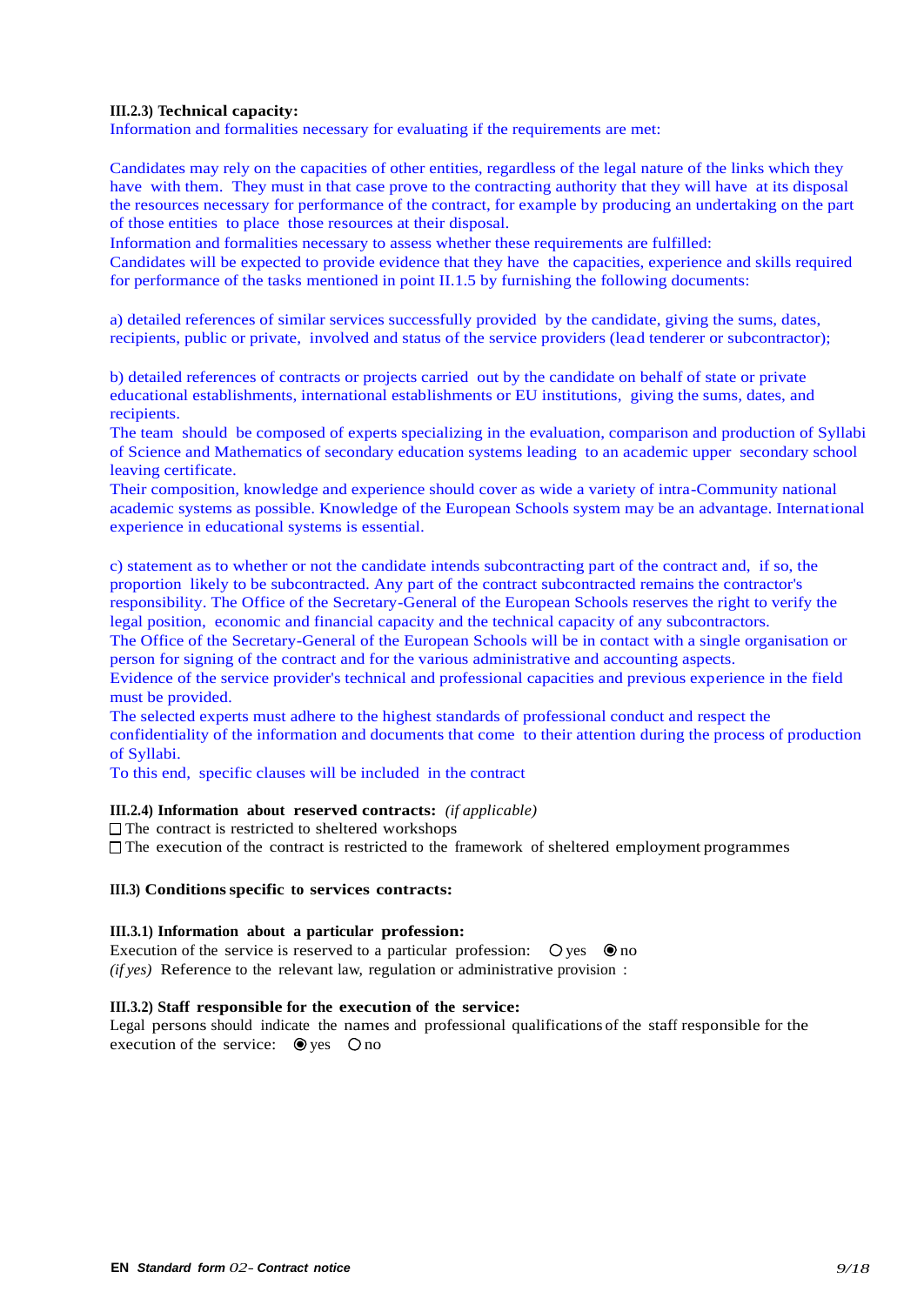## **Section IV : Procedure**

## **IV.1) Type of procedure:**

| IV.1.1) Type of procedure:<br>$\bigcirc$ Open<br><b>•</b> Restricted |                                                                                                                                                                                     |
|----------------------------------------------------------------------|-------------------------------------------------------------------------------------------------------------------------------------------------------------------------------------|
| O Accelerated restricted                                             | Justification for the choice of accelerated procedure:                                                                                                                              |
| $\bigcirc$ Negotiated                                                | Some candidates have already been selected (if appropriate under certain<br>types of negotiated procedures): $\bigcirc$ yes $\bigcirc$ no                                           |
| O Accelerated negotiated                                             | (if yes, provide names and addresses of economic operators already selected<br>under Section VI.3 Additional information)<br>Justification for the choice of accelerated procedure: |

Competitive dialogue

**IV.1.2) Limitations on the number of operators who will be invited to tender or to participate:** *(restricted and negotiated procedures, competitive dialogue)*

Envisaged number of operators:

*or*

Envisaged minimum number: 1 and *(if applicable)* maximum number 5

Objective criteria for choosing the limited number of candidates:

Should more than 5 candidates be declared admissible, they will be selected after having been ranked, for which purpose priority will be given to the following criteria, assessed out of a total of 100 points:

1. Experience in the study and comparison of different national and international Syllabi (20);

2. Multinational and multidisciplinary nature of the tenderer (20);

3. Knowledge of the demands/conditions required to access post- secondary/higher/ university/3rd level studies  $(20);$ 

4. Experience in development of curricula and/or syllabi for the Secondary phase, also at international level (20);

5. Knowledge of the European Schools system (20);

**IV.1.3) Reduction of the number of operators during the negotiation or dialogue:** *(negotiated procedure, competitive dialogue)*

Recourse to staged procedure to gradually reduce the number of solutions to be discussed or tenders to be negotiated :  $\bigcirc$  yes  $\bigcirc$  no

#### **IV.2) Award criteria**

**IV.2.1) Award criteria** *(please tick the relevant box(es))*

Lowest price

*or*

The most economically advantageous tender in terms of

the criteria stated below *(the award criteria should be given with their weighting or in descending order of importance where weighting is not possible for demonstrable reasons)*

 $\bullet$  the criteria stated in the specifications, in the invitation to tender or to negotiate or in the descriptive document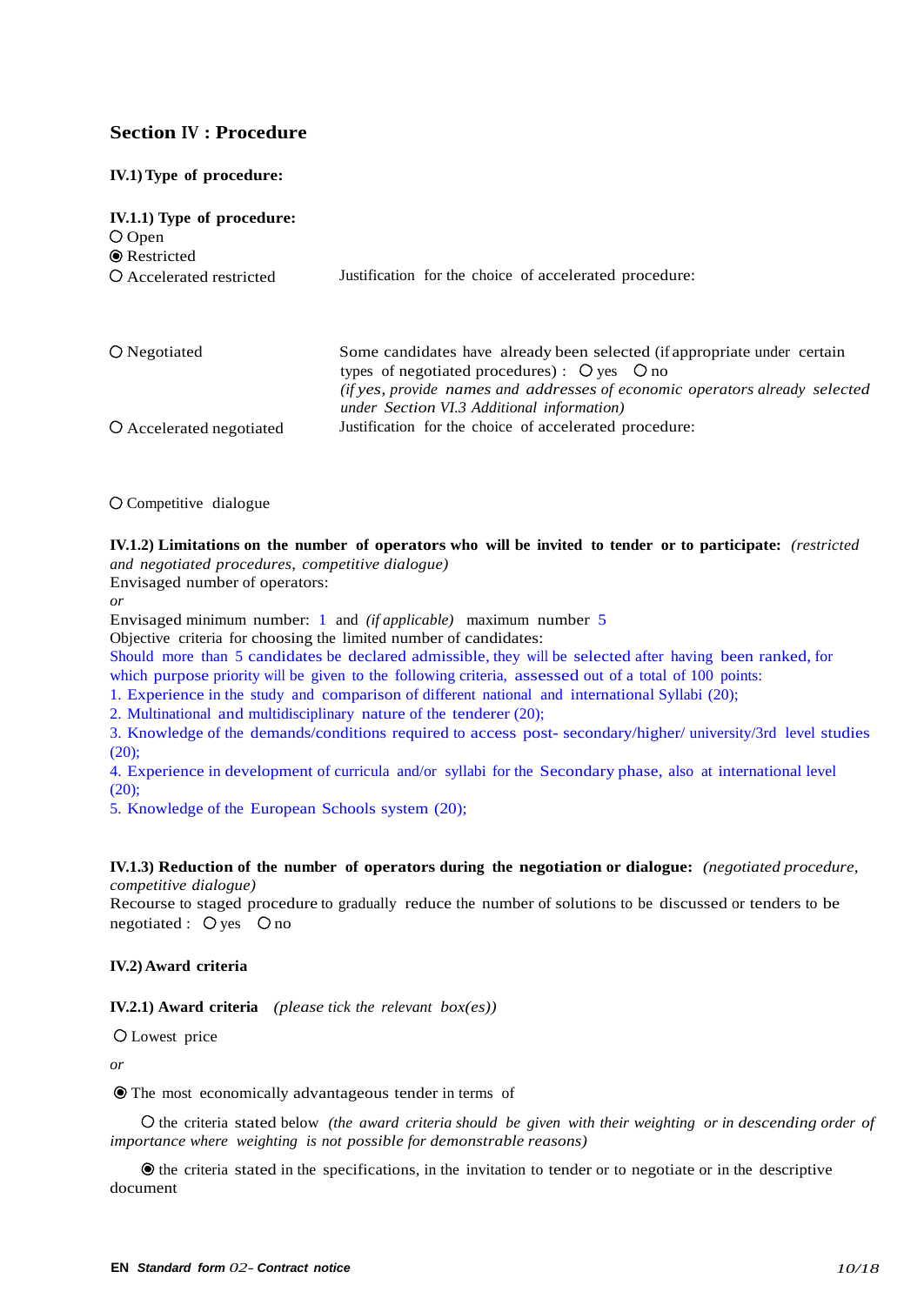| Criteria | Weighting   Criteria |     | Weighting |
|----------|----------------------|-----|-----------|
| . .      |                      | о.  |           |
| <u>.</u> |                      | -   |           |
| . ب      |                      | 0.  |           |
| 4.       |                      |     |           |
| J.       |                      | 10. |           |

#### **IV.2.2) Information about electronic auction**

An electronic auction will be used  $\circledcirc$  ves  $\circledcirc$  no

*(if yes, if appropriate)* Additional information about electronic auction:

#### **IV.3) Administrative information:**

**IV.3.1) File reference number attributed by the contracting authority:** *(if applicable)* BSGEE/2016/02

## **IV.3.2) Previous publication(s) concerning the same contract:**

 $\bigcirc$  yes  $\bigcirc$  no *(if yes)*  $\bigcirc$  Prior information notice  $\bigcirc$  Notice on a buyer profile Notice number in the OJEU: of: (dd/mm/yyyy) □ Other previous publications(*if applicable*)

#### **IV.3.3) Conditions for obtaining specifications and additional documents or descriptive document:** *(in the case of a competitive dialogue)*

Time limit for receipt of requests for documents or for accessing documents

Date: Time:

Payable documents  $\bigcirc$  yes  $\circledcirc$  no *(if yes, give figures only)* Price: Currency: Terms and method of payment:

#### **IV.3.4) Time limit for receipt of tenders or requests to participate:**

Date: 02/06/2016 Time: 12:00

**IV.3.5) Date of dispatch of invitations to tender or to participate to selected candidates:** *(if known, in the case of restricted and negotiated procedures, and competitive dialogue)* Date:

## **IV.3.6) Language(s) in which tenders or requests to participate may be drawn up:**

Any EU official language  $\odot$  Official EU language(s): EN ⊠ Other: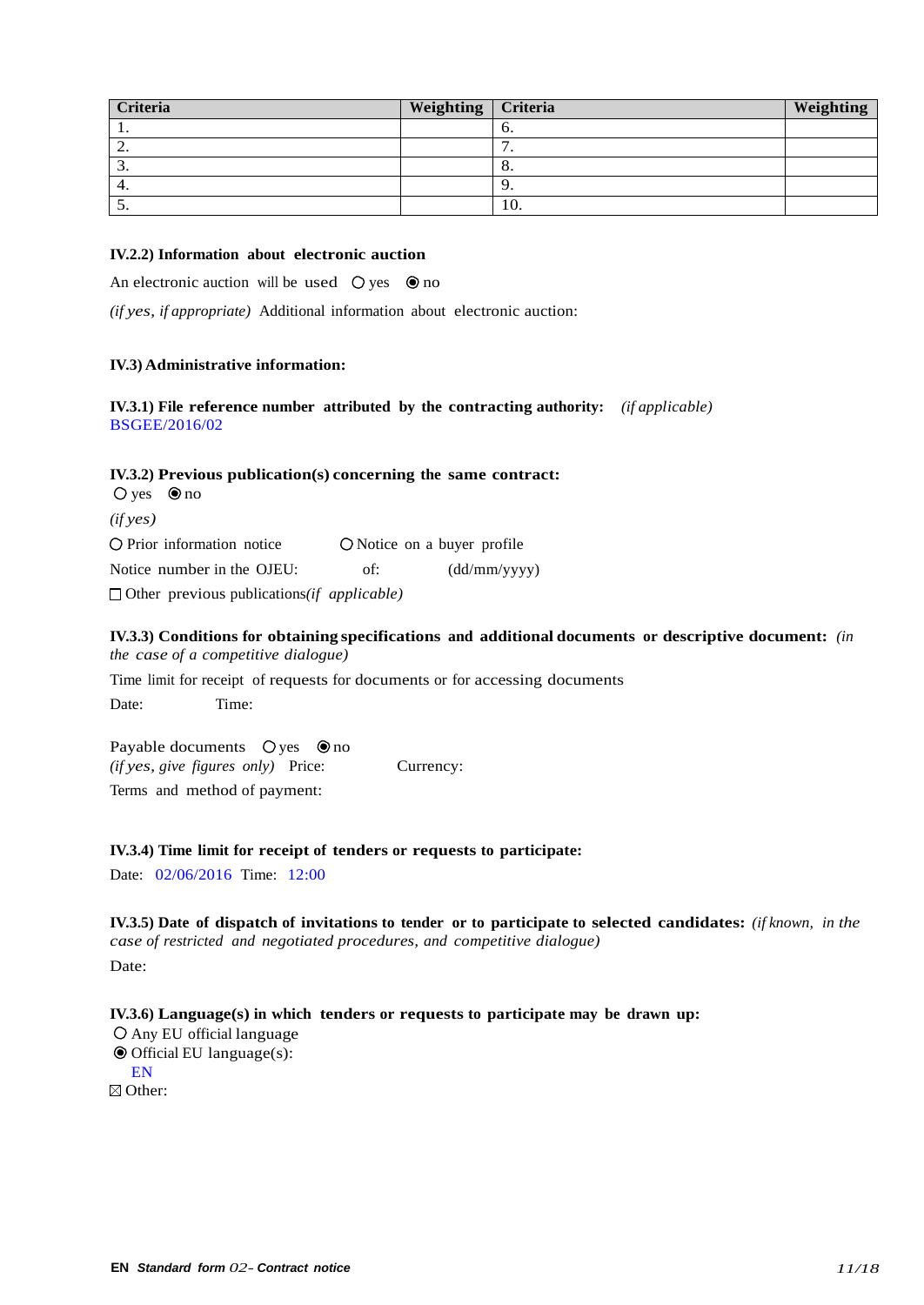English and original language of the tender (from amongst the official EU languages), with translation in English if English is not the tenderer's language or if the tender has not been produced solely and directly in English.

#### **IV.3.7) Minimum time frame during which the tenderer must maintain the tender:** until: :

or<br>Duration in months : or in days : (from the date stated for receipt of tender)

# **IV.3.8) Conditions for opening of tenders:**<br>Date:  $(d/dmm/yyyy)$  Time

(dd/mm/yyyy) Time *(if applicable)*Place: Persons authorised to be present at the opening of tenders *(if applicable)* :  $Q$  yes  $Q$  no *(if yes)* Additional information about authorised persons and opening procedure: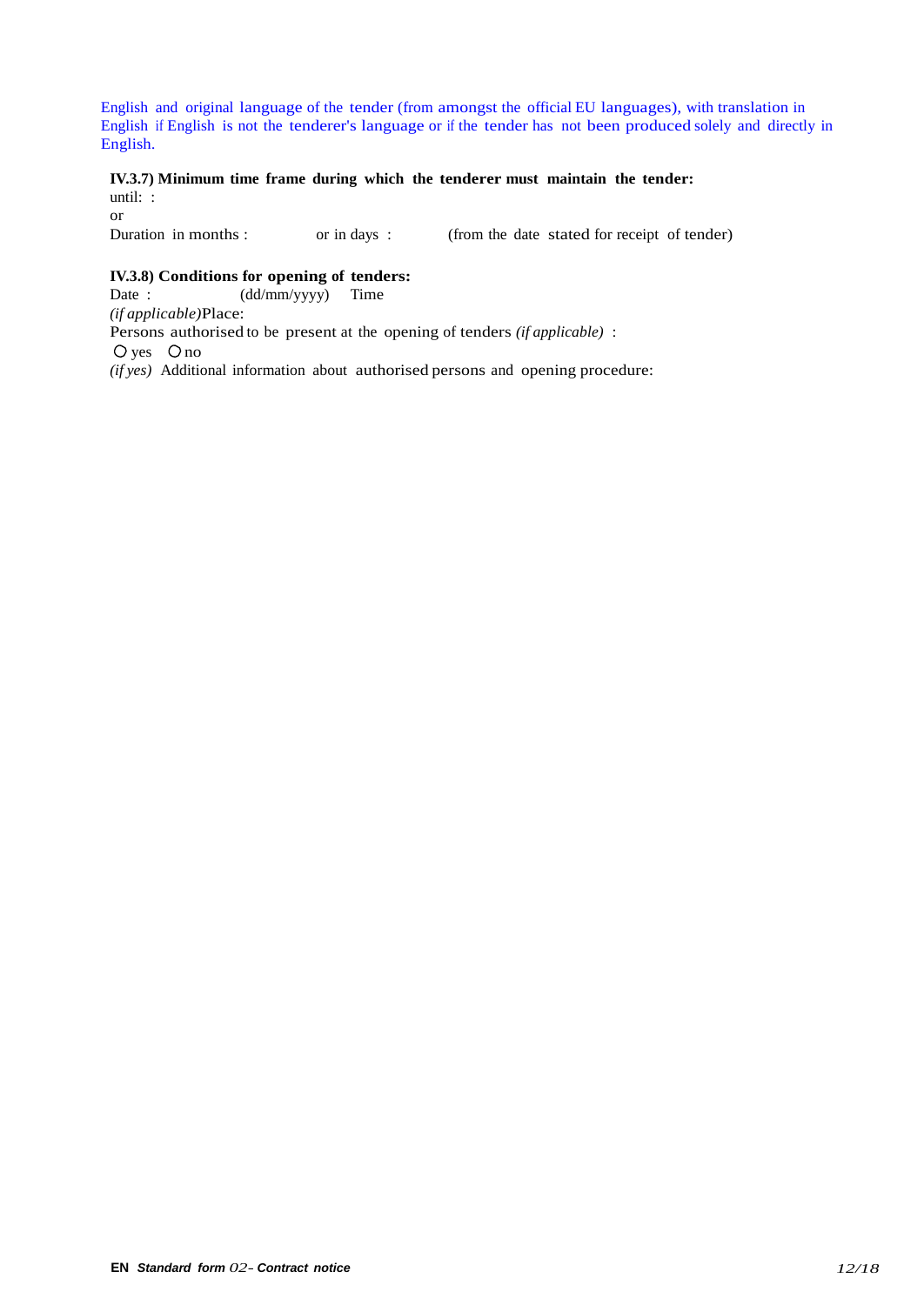## **Section VI: Complementary information**

#### **VI.1) Information about recurrence:** *(if applicable)*

This is a recurrent procurement :  $\circ$  yes  $\circ$  no *(if yes)* Estimated timing for further notices to be published:

#### **VI.2) Information about European Union funds:**

The contract is related to a project and/or programme financed by European Union funds :  $\bigcirc$  ves  $\bigcirc$  no *(if yes)* Reference to project(s) and/or programme(s):

#### **VI.3) Additional information:** *(if applicable)*

The attention of interested parties is drawn to the aim of this notice, i.e. to select candidates who will receive the specifications and be invited to tender. interested parties are requested to strictly observe the conditions stated in point III.2 of this notice when submitting their request to participate, namely:

- a. to send their application by letter before the date given in point IV.3.4;
- b. to enclose the documents and information required under points III.1.4 and III.2.2 to III.2.3 (groupings must furnish separate documents and information for each member);

c. the candidate must affirm that he is not in any of the exclusion situations by enclosing with his application a dated and signed solemn declaration, cf. point III.2.1 B — Legal position. Documentary proof in support of this solemn declaration will be requested subsequently from the tenderer awarded the contract. Incomplete applications may be automatically rejected.

## **VI.4) Procedures for appeal:**

#### **VI.4.1) Body responsible for appeal procedures:**

| Official name: Tribunal de Première Instance de<br>Bruxelles (Brussels Court of First Instance) Palais de<br>Justice, |                     |      |                       |  |
|-----------------------------------------------------------------------------------------------------------------------|---------------------|------|-----------------------|--|
| Postal address: Place Poelaert,                                                                                       |                     |      |                       |  |
| Town: Brussels                                                                                                        | Postal code: 1000   |      | Country: Belgium (BE) |  |
| Telephone: +32 25086371                                                                                               |                     |      |                       |  |
| E-mail:                                                                                                               | Fax: $+32$ 25086450 |      |                       |  |
| Internet address: <i>(URL)</i>                                                                                        |                     |      |                       |  |
| <b>Body responsible for mediation procedures</b> ( <i>if applicable</i> )                                             |                     |      |                       |  |
| Official name:                                                                                                        |                     |      |                       |  |
| Postal address:                                                                                                       |                     |      |                       |  |
| Town:                                                                                                                 | Postal code:        |      | Country:              |  |
| Telephone:                                                                                                            |                     |      |                       |  |
| E-mail:                                                                                                               |                     | Fax: |                       |  |

Internet address: *(URL)*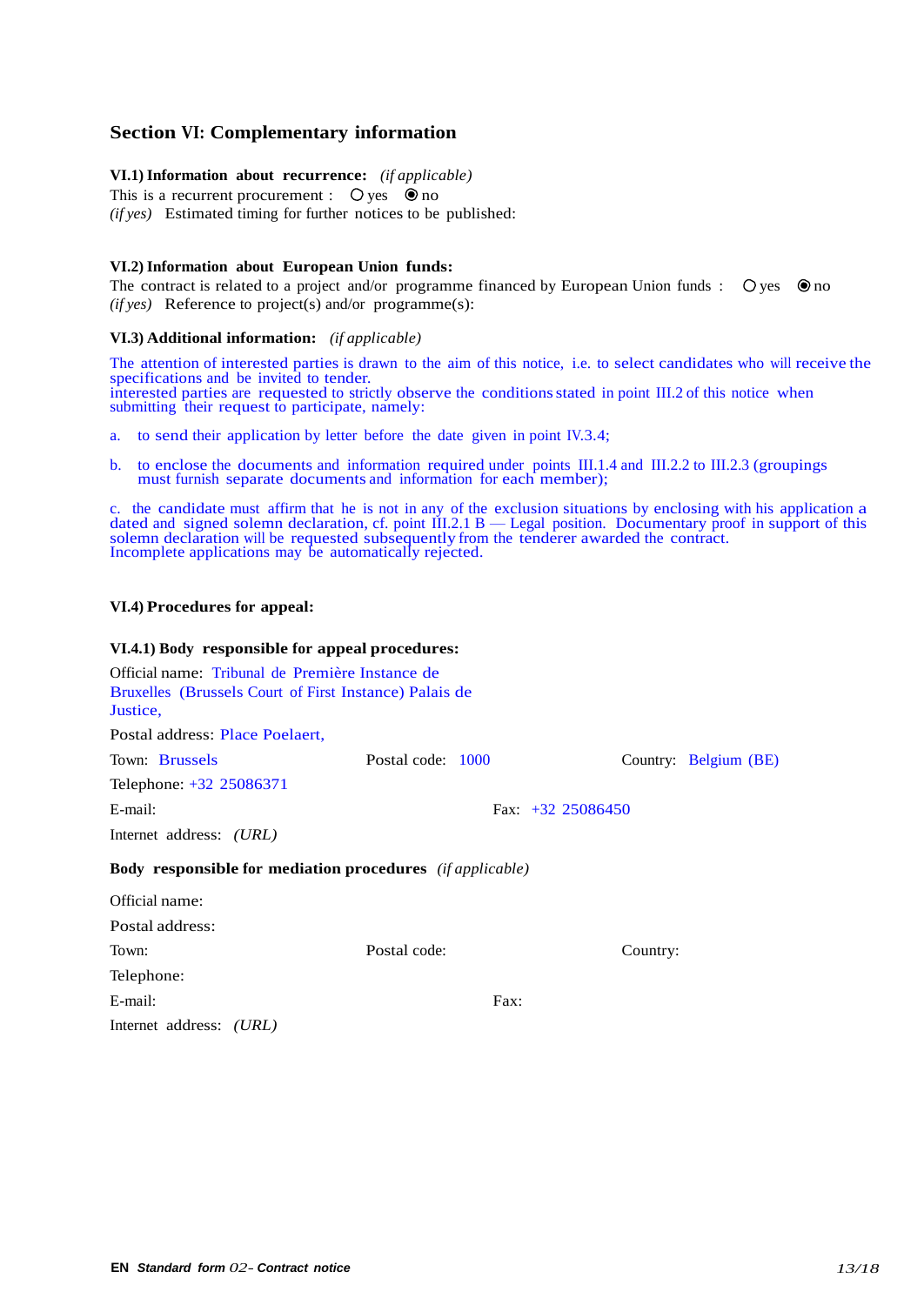**VI.4.2) Lodging of appeals:** *(please fill in heading VI.4.2 or if need be, heading VI.4.3)*

**VI.4.3) Service from which information about the lodging of appeals may be obtained:** Official name: Office of the Secretary-General of the European Schools Postal address: c/o European Commission, rue Joseph II 30, J II 30-02/005 Town: Brussels Postal code: 1049 Country: Belgium (BE) Telephone: +32 22986277 E-mail: [OSG-SECRETARY-GENERAL@eursc.eu](mailto:OSG-SECRETARY-GENERAL@eursc.eu) Fax: +32 22986320 Internet address: *(URL)*

**VI.5) Date of dispatch of this notice:** 19/04/2016 *(dd/mm/yyyy)* - ID:2016-051670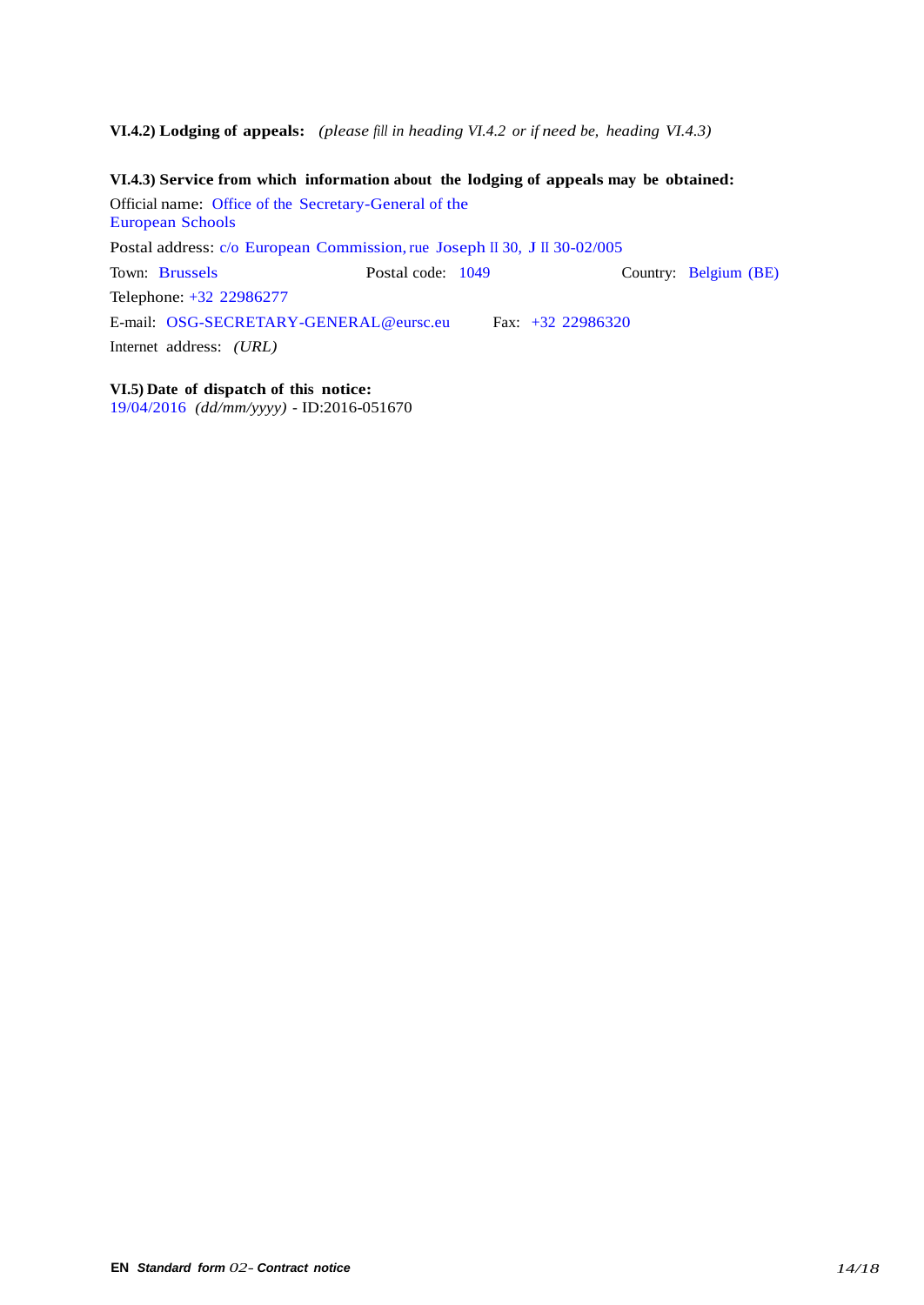## **Annex A Additional addresses and contact points**

| I) Addresses and contact points from which further information can be obtained                      |                   |                                |                       |
|-----------------------------------------------------------------------------------------------------|-------------------|--------------------------------|-----------------------|
| Official name: Office of the Secretary-General of the<br>European Schools, c/o European Commission  |                   | National ID: <i>(if known)</i> |                       |
| Postal address: Rue Joseph II 30, J II 30-02/005                                                    |                   |                                |                       |
| Town: Brussels                                                                                      | Postal code: 1049 |                                | Country: Belgium (BE) |
| Contact point(s):                                                                                   |                   | Telephone: +32 22986558        |                       |
| For the attention of: Inès Garcia or Natacha Ghenne                                                 |                   |                                |                       |
| E-mail: OSG-CALL-FOR-TENDERS@EURSC.EU                                                               |                   | Fax: $+32$ 25130267            |                       |
| Internet address: <i>(URL)</i>                                                                      |                   |                                |                       |
| II) Addresses and contact points from which specifications and additional documents can be obtained |                   |                                |                       |
| Official name: Office of the Secretary-General of the<br>European Schools, c/o European Commission  |                   | National ID: (if known)        |                       |
| Postal address: Rue Joseph II 30, J II 30-02/005                                                    |                   |                                |                       |
| Town: Brussels                                                                                      | Postal code: 1049 |                                | Country: Belgium (BE) |
| Contact point(s):                                                                                   |                   | Telephone: +32 22986558        |                       |
| For the attention of: Ines Garcia or Natacha Ghenne                                                 |                   |                                |                       |
| E-mail: OSG-CALL-FOR-TENDERS@EURSC.EU                                                               |                   | Fax: $+32$ 25130267            |                       |
| Internet address: (URL) http://www.eursc.eu                                                         |                   |                                |                       |
| III) Addresses and contact points to which tenders/requests to participate must be sent             |                   |                                |                       |
| Official name:                                                                                      |                   | National ID: (if known)        |                       |
| Postal address:                                                                                     |                   |                                |                       |
| Town:                                                                                               | Postal code:      | Country:                       |                       |

Contact point(s): Telephone: For the attention of: E-mail: Fax: Internet address: *(URL)*

|                 |  | IV) Address of the other contracting authority on behalf of which the contracting authority is purchasing |  |
|-----------------|--|-----------------------------------------------------------------------------------------------------------|--|
| Official name   |  | National ID $($ if known $)$ :                                                                            |  |
| Postal address: |  |                                                                                                           |  |
| Town            |  | Postal code                                                                                               |  |
| Country         |  |                                                                                                           |  |

-------------------- (Use Annex A Section IV as many times as needed) --------------------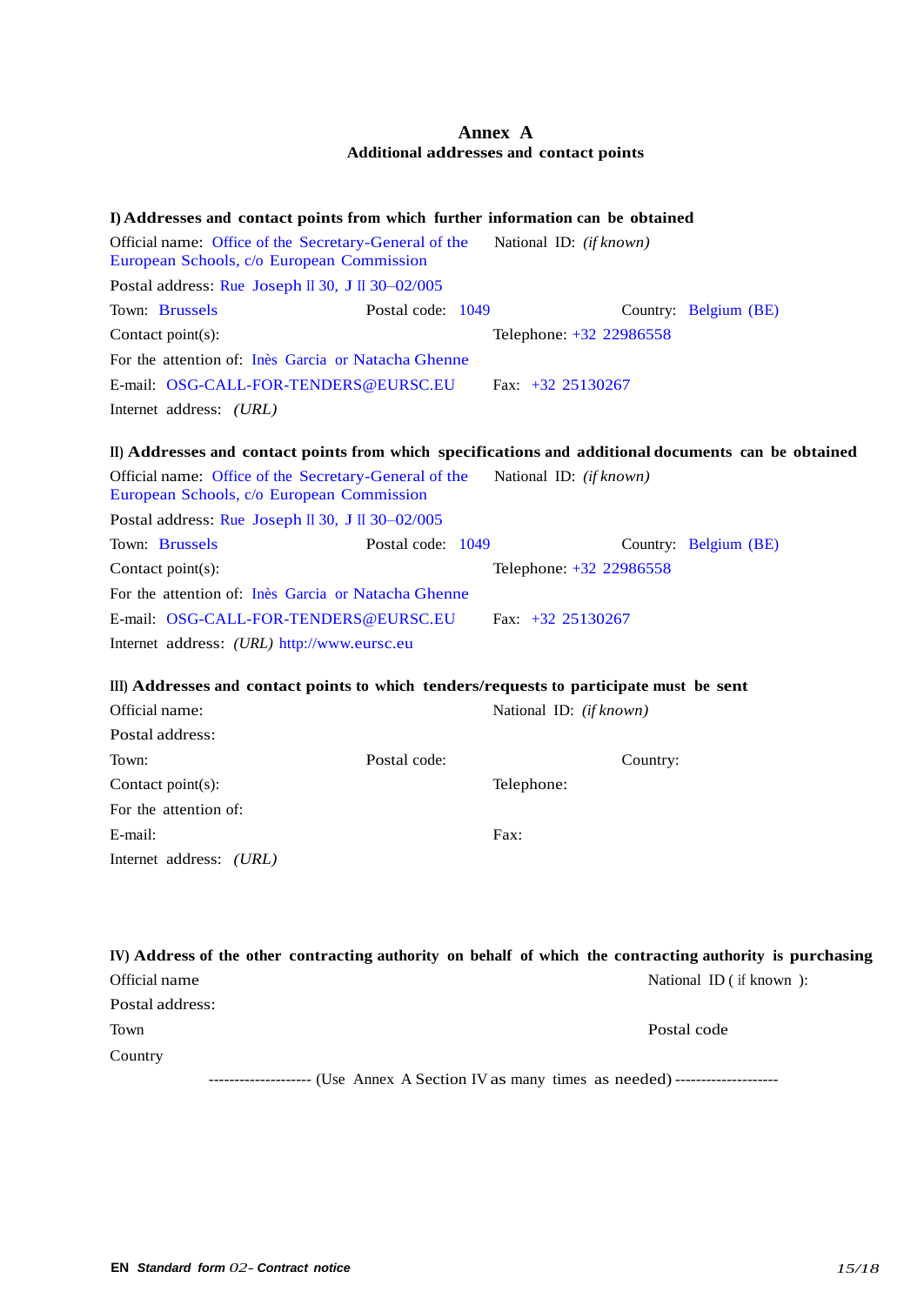## **Annex B Information about lots**

## **Title attributed to the contract by the contracting authority**

**Lot No : Lot title :**

**1) Short description:**

## **2) Common procurement vocabulary (CPV):**

Main vocabulary:

## **3) Quantity or scope:**

|                  | (if known, give figures only) Estimated cost excluding VAT: | Currency: |
|------------------|-------------------------------------------------------------|-----------|
| or               |                                                             |           |
| Range: between : | and:                                                        | Currency: |
| _____            |                                                             |           |

**4) Indication about different date for duration of contract or starting/completion:** *(if applicable)* **Duration in months : or in days :** *(from the award of the contract)* (from the award of the contract) *or* Starting: (dd/mm/yyyy)<br>Completion: (dd/mm/yy  $(dd/mm/yyyy)$ 

## **5) Additional information about lots:**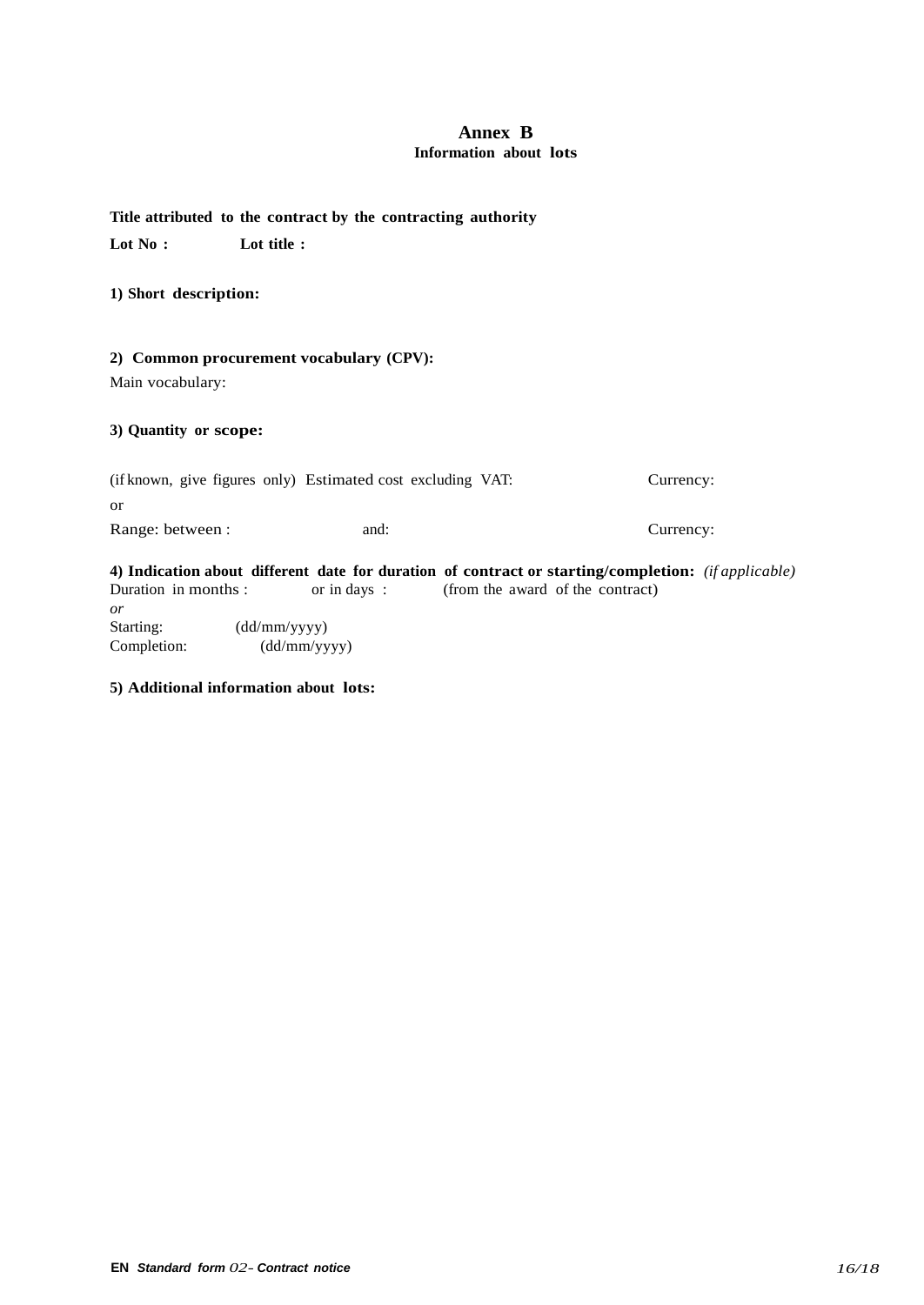## **Annex C1 – General procurement Service categories referred to in Section II: Object of the contract Directive 2004/18/EC**

#### **Category No** [1] **Subject**

- Maintenance and repair services
- Land transport services [2], including armoured car services, and courier services, except transport of mail
- Air transport services of passengers and freight, except transport of mail
- Transport of mail by land [3] and by air
- Telecommunications services
- Financial services: a) Insurances services b)Banking and investment services [4]
- Computer and related services
- Research and development services [5]
- Accounting, auditing and bookkeeping services
- Market research and public opinion polling services
- Management consulting services [6] and related services
- Architectural services; engineering services and integrated engineering services; urban planning and landscape engineering services; related scientific and technical consulting services; technical testing and analysis services
- Advertising services
- Building-cleaning services and property management services
- Publishing and printing services on a fee or contract basis
- Sewage and refuse disposal services; sanitation and similar services

#### **Category No** [7] **Subject**

- Hotel and restaurant services
- 18 Rail transport services
- 19 Water transport services
- Supporting and auxiliary transportservices
- Legal services
- Personnel placement and supply services [8]
- Investigation and security services, except armoured car services
- Education and vocational education services
- Health and social services
- Recreational, cultural and sporting services [9]
- Other services

Service categories within the meaning of Article 20 and Annex IIA to Directive 2004/18/EC.

Except for rail transport services covered by category 18.

Except for rail transport services covered by category 18.

 Except financial services in connection with the issue, sale, purchase or transfer of securities or other financial instruments, and central bank services. The following are also excluded: services involving the acquisition or rental, by whatever financial means, of land, existing buildings or other immovable property or concerning rights thereon. However, financial service contracts concluded at the same time as, before or after the contract of acquisition or rental, in whatever form, shall be subject to the Directive.